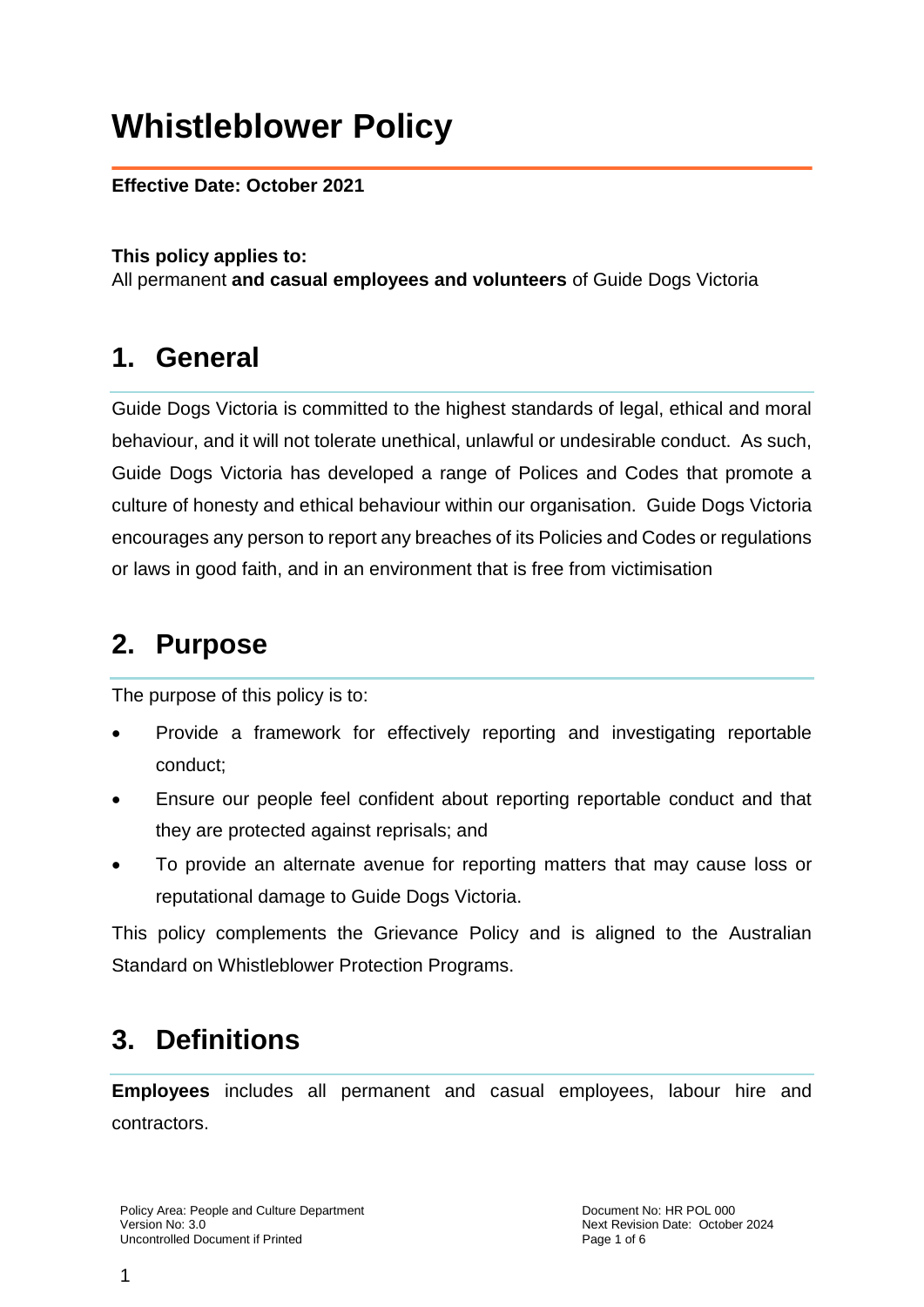**Volunteers** includes all Directors of the Board and members of the Consumer Advisory Council.

**Whistleblowing** is the disclosure by or for a witness, of actual or suspected reportable conduct at Guide Dogs Victoria that reveals fraud, corruption, illegal activities, gross mismanagement or other serious wrongdoing.

**Reportable Conduct** is conduct that in the view of the Whistleblower acting in good faith may be:

- A breach of regulations or laws;
- A breach of Guide Dogs Victoria's Policies or Codes (including bullying, harassment, sexual harassment and discrimination policies);
- Dishonest or corrupt behaviour;
- Fraudulent activity;
- Illegal activity (including theft, drug sale/use, violence or threatened violence and criminal damage);
- An impediment to internal or external audit processes;
- Improper behaviour relating to accounting, internal controls or administrative matters;
- An activity that poses a substantial risk to the environment;
- Serious impropriety;
- Conduct endangering health and safety:
- Substantial mismanagement of Guide Dogs Victoria's resources;
- Conduct that is detrimental to Guide Dogs Victoria's financial position or reputation; or
- Any concealment of reportable conduct.

# **4. Commitment**

The Board and Senior Leadership Team of Guide Dogs Victoria encourage all staff and all people associated with Guide Dogs Victoria to report Reportable Conduct. All people should feel confident about reporting without the fear of reprisal. The Board and Senior Leadership Team are committed to protecting and supporting Whistleblowers where they act in good faith in reporting reportable conduct.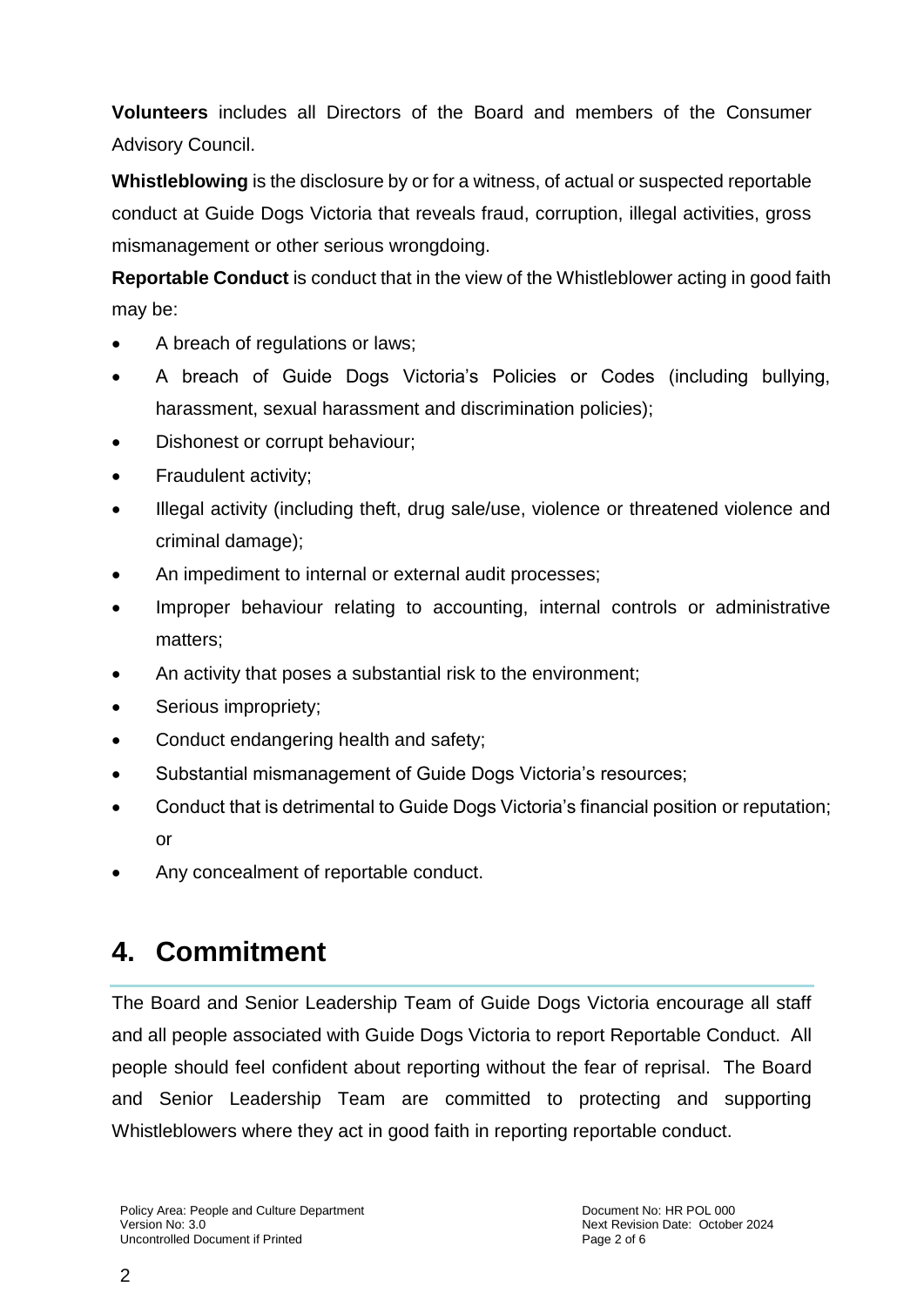# **5. When to use the Whistleblower Policy**

Guide Dogs Victoria has in place a Grievance and Dispute Resolution Policy which governs how issues and concerns are managed and resolved internally within the workplace. In the first instance, our people are encouraged to raise and resolve concerns using the Grievance and Dispute Resolution Policy.

However Guide Dogs Victoria recognises that the Grievance and Dispute Resolution Policy may not be an adequate mechanism for reporting wrongdoing in all circumstances, such as:

- Where the individual who may have engaged in Reportable Conduct is not a staff member;
- Where the Whistleblower reasonably believes that they may be victimised if they use the Grievance and Disputes process ;
- Where the reportable conduct may involve the Whilsteblower's manager or senior personnel at Guide Dogs Victoria who they deal with; or
- Where the Whistleblower prefers to make a report anonymously.

Guide Dogs Victoria's Whistleblower Policy may be used in those circumstances to report reportable conduct.

# **6. Reporting Reportable Conduct**

Any person who has reasonable grounds to suspect wrongdoing at Guide Dogs Victoria can report Reportable Conduct either in person or in writing to:

Guide Dogs Victoria's Appointed External Whistleblower Investigations Officer:

Lander & Rogers Lawyers Level 12, 600 Bourke Street Melbourne Victoria 3000 (03) 9269 9802

#### [www.landers.com.au](http://www.landers.com.au/)

Reports can be made anonymously or confidentially. Anyone reporting conduct under Guide Dog Victoria's Whistleblower Policy must be acting in good faith and have reasonable grounds for believing that the information disclosed indicates a wrongdoing.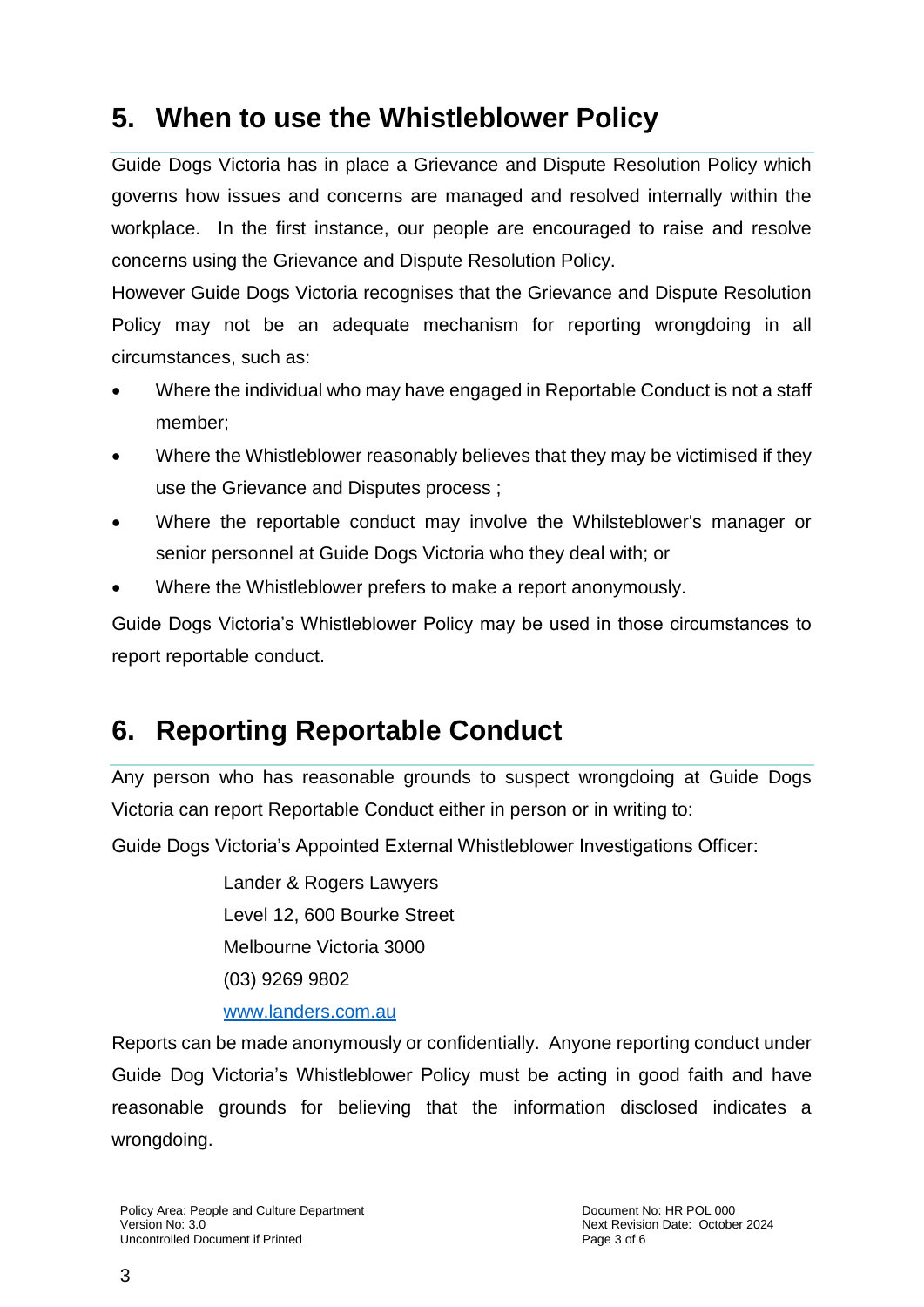Reports of Reportable Conduct will be kept confidential to the extent possible, consistent with the need to conduct an adequate investigation and to the extent permissible under the law.

## **7. Investigating Wrongdoing**

The investigations process will vary depending on the precise nature of the conduct being investigated and the amount of information that has been provided in the report. The externally appointed Whisteblower Investigations Officer from Lander & Rogers Lawyers will determine who is the most appropriate person to communicate a report to within Guide Dogs Victoria (for example, the GM People and Culture, the CEO or the Chairman), and in conjunction with that person, determine the most appropriate method of undertaking an investigation, and whether an investigation will be conducted internally or by an externally appointed organisation.

All investigations under this Whilstleblower's Policy will be conducted in a manner that is confidential, fair and objective and affords natural justice to all people involved. Reports will not be investigated by anyone who is implicated in the concern being raised.

For a report to be investigated, it must contain sufficient information to form a reasonable basis for investigation. Any anonymous report should provide as much detail as possible so as not to compromise the ability to fully investigate the allegations being made.

Where practicable, an update should be provided to the person who has raised the concern. Whistleblower reports will be promptly investigated and appropriate corrective action taken if warranted by the investigation.

# **8. Whistleblowers Protection**

No Whistleblower who in good faith reports an issue under the Whistleblower Policy shall suffer victimisation, retaliation or adverse employment consequences by reason of such reporting, provided that they themselves have not engaged in Reportable Conduct. Any employee who victimises someone who has made a report in good faith under this Whistleblower Policy may be subject to disciplinary action.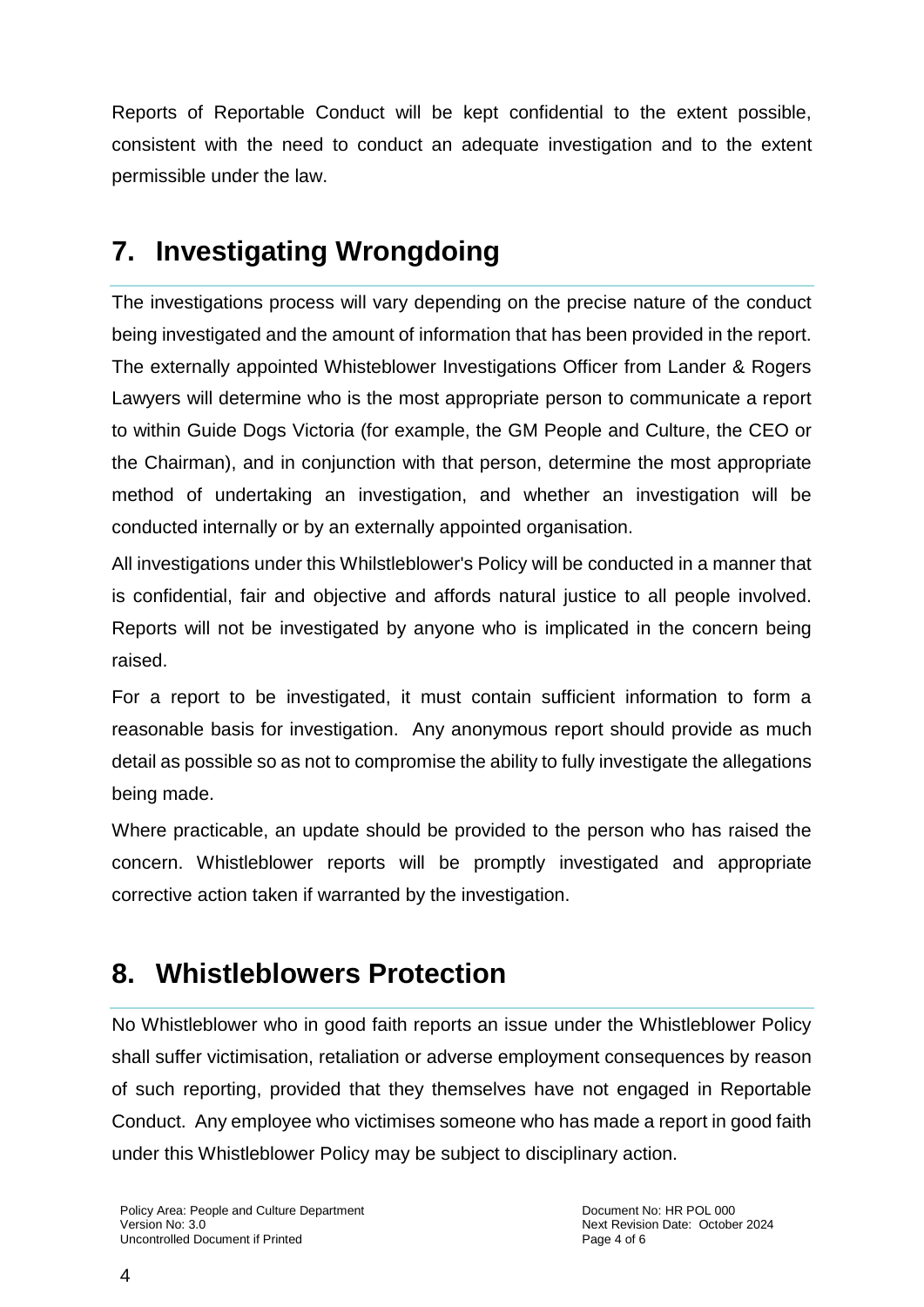### **9. Whistleblower Protection Officer**

Guide Dogs Victoria provides for the appointment of a Whistleblower Protection Officer who is responsible for protecting the Whistleblower from being victimised as a result of making a report. Any person who reports reportable conduct can seek advice from the Whistleblower Protection Officer prior to or after making a report. The Whistleblower Protection Officer can protect the Whistleblower in a number of ways, including, but not limited to, the following:

- Ensuring confidentiality in the investigation;
- Protecting, as far as legally possible, the person's identity;
- Offering a staff member leave of absence while a matter is investigated;
- Offering assistance through Guide Dogs Victoria's Employee Assistance Program (EAP); or
- Relocating a staff member or other personnel to a different work group or department. The GM People & Culture is the Whistleblower Protection Officer.

### **10. Unsubstantiated Allegations**

Any allegation contained in a report made under this policy that is unsubstantiated, which proves to have been made maliciously or was knowingly false (Improper Report) will be taken seriously. Disciplinary action may be taken against any individual who makes an Improper Report. No action will be taken against a Whistleblower who makes a report under this policy where the report is made in good faith but where no wrongdoing was identified.

### **11. Responsibilities**

The **Chief Executive Officer** or **Chairperson** (in the case of a Board member or CEO being reporting) is responsible for:

- Reviewing any allegations
- Authorising an investigation of the report

Policy Area: People and Culture Department Document No: HR POL 000 Version No: 3.0<br>
Uncontrolled Document if Printed and the state of the state of the Mexican Page 5 of 6<br>
Uncontrolled Document if Printed and the state of the South Page 5 of 6 Uncontrolled Document if Printed